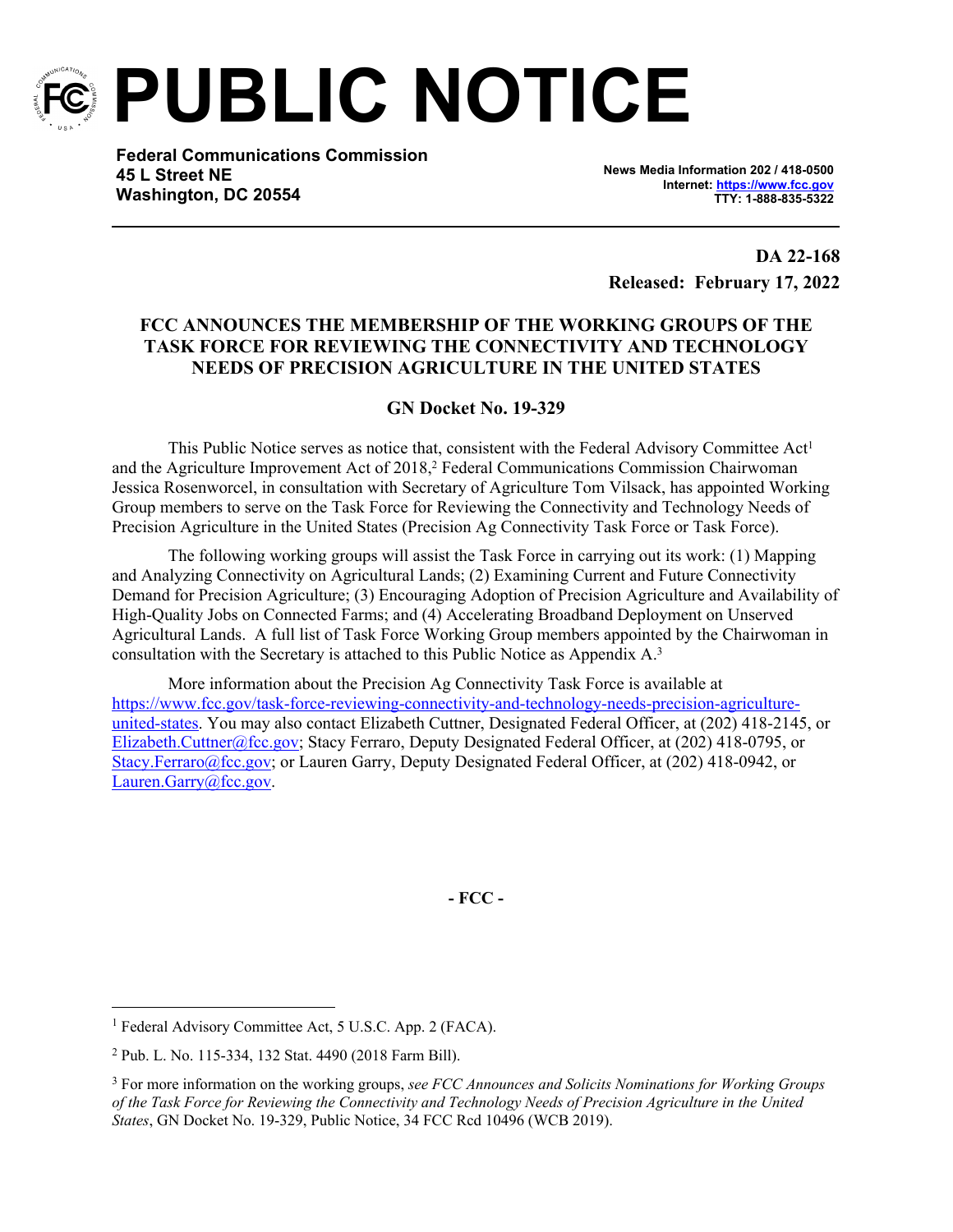# **APPENDIX A**

# **MEMBERS OF THE PRECISION AGRICULTURE CONNECTIVITY TASK FORCE WORKING GROUPS**

\*Indicates a member of the Precision Agriculture Connectivity Task Force

# **Mapping and Analyzing Connectivity on Agricultural Lands Working Group**

## **Chair:**

Dr. Sreekala Bajwa\* Vice President, Dean & Director, *Montana State University College of Agriculture & Montana Agricultural Experiment Station*

**Vice Chair:**

Lynn Follansbee Vice President, Policy & Advocacy, *USTelecom – The Broadband Association*

## **Members:**

Dr. Michael Adelaine\* CIO Emeritus & Special Advisor to the President, *South Dakota State University*

Dan Barcus Farmer & Rancher, Barcus Ranch, *Blackfeet Nation*

Teddy Bekele\* Senior Vice President and Chief Technology Officer, *Land O'Lakes*

Brent Birth

Professional Land Surveyor & Business Developer, Pennsylvania American Water Company, *National Society of Professional Surveyors*

Joseph Carey Director, Wireless Strategy, Natural Resources Sector, *Trimble, Inc.*

The Honorable Tarryl Clark Commissioner, Stearns County, Minnesota, *National Association of Counties Alternate: Seamus Dowdall, Legislative Associate, National Association of Counties*

Luke Deryckx Chief Technology Officer, *Ookla*

Eric Forsch Broadband Development Manager, *Idaho Department of Commerce*

Todd Harpest External Affairs & Regulatory Director, *MetaLINK Technologies*

Miles Kuschel Owner & Operators, Rocking K Ranch, *Minnesota Farm Bureau*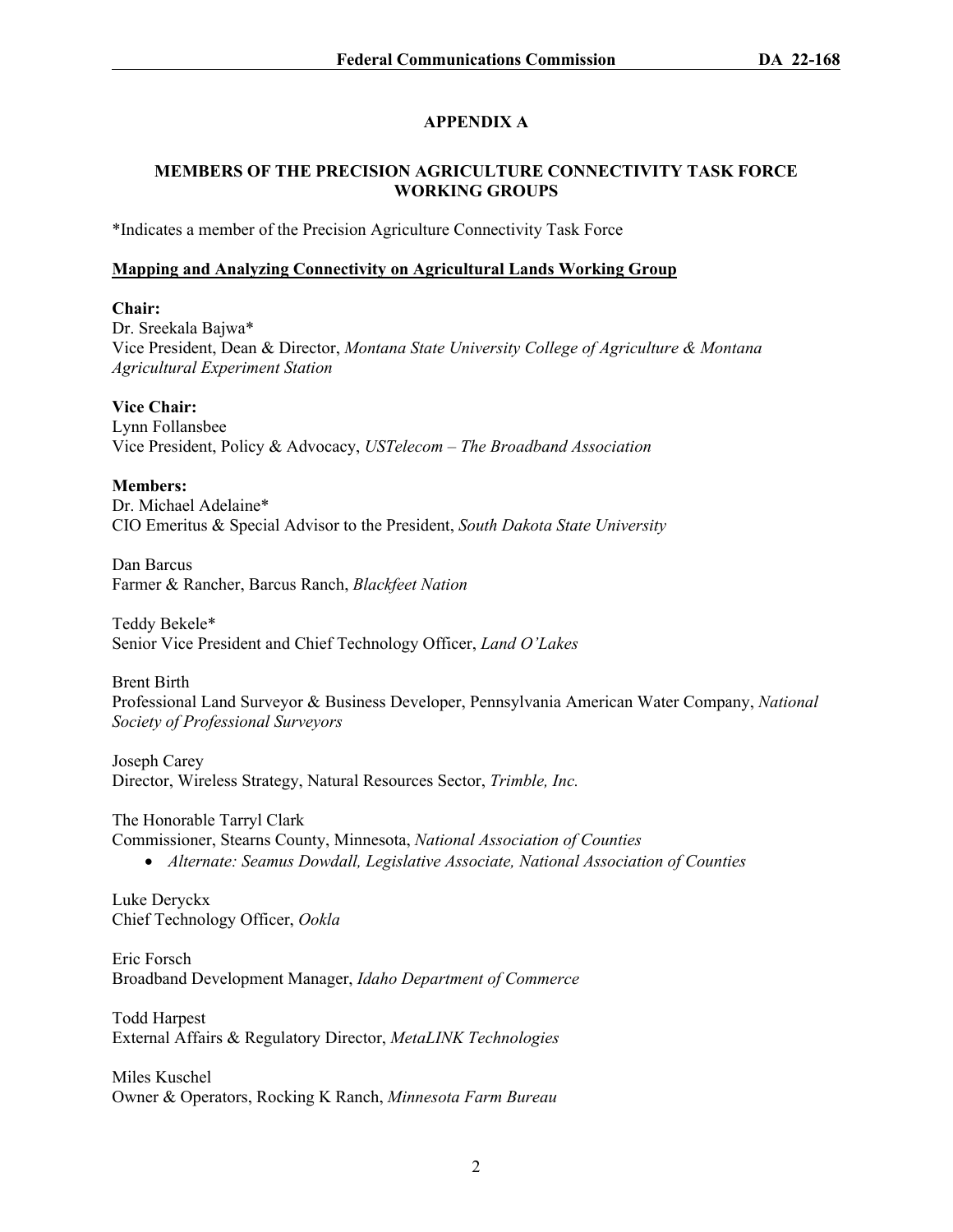#### Todd Myers

President, Kenneth G. Myers Construction Co. Inc., *Power and Communications Contractors Association*

Benjamin Smith Principal Advisor, Business Development & Market Validation, *Kubota Tractor Corporation*

Matt Splitter Farmer & Member of Kansas Corn Growers Association, *National Corn Growers Association*

Jessica Zufolo Vice President, Rural Broadband Strategy, *Magellan Advisors*

#### **Examining Current and Future Connectivity Demand for Precision Agriculture Working Group:**

**Chair:** Heather Hampton+Knodle\* Vice President & Secretary, *Knodle Ltd. Farms*

**Vice Chair:** Joy Sterling\* Chief Executive Officer, *Iron Horse Vineyards*

**Members:** Seth Arndorfer Chief Executive Officer, *Dakota Carrier Network*

Andy Bater\* Farmer, *Fifth Estate Growers LLC*

Dr. Ranveer Chandra CTO Agri-Food, Managing Director, Research for Industry, *Microsoft*

Chris Chinn Director, Missouri Department of Agriculture, *National Association of State Departments of Agriculture*

Cassandra Heyne Regulatory Compliance Analyst, *SpaceX*

Ryan Krogh\* Manager, Production System Program Management, *John Deere*

Daniel Maycock Principal, Data Engineering, *Loftus Labs*

Jason Miller Safety Manager, Tillman Infrastructure, *NATE: The Communications Infrastructure Contractors Association*

Aeric Reilly Volunteer Policy & Strategic Management Director, *U.S. Cattleman's Association*

Brian Scarpelli Senior Global Policy Counsel, *The App Association (ACT)*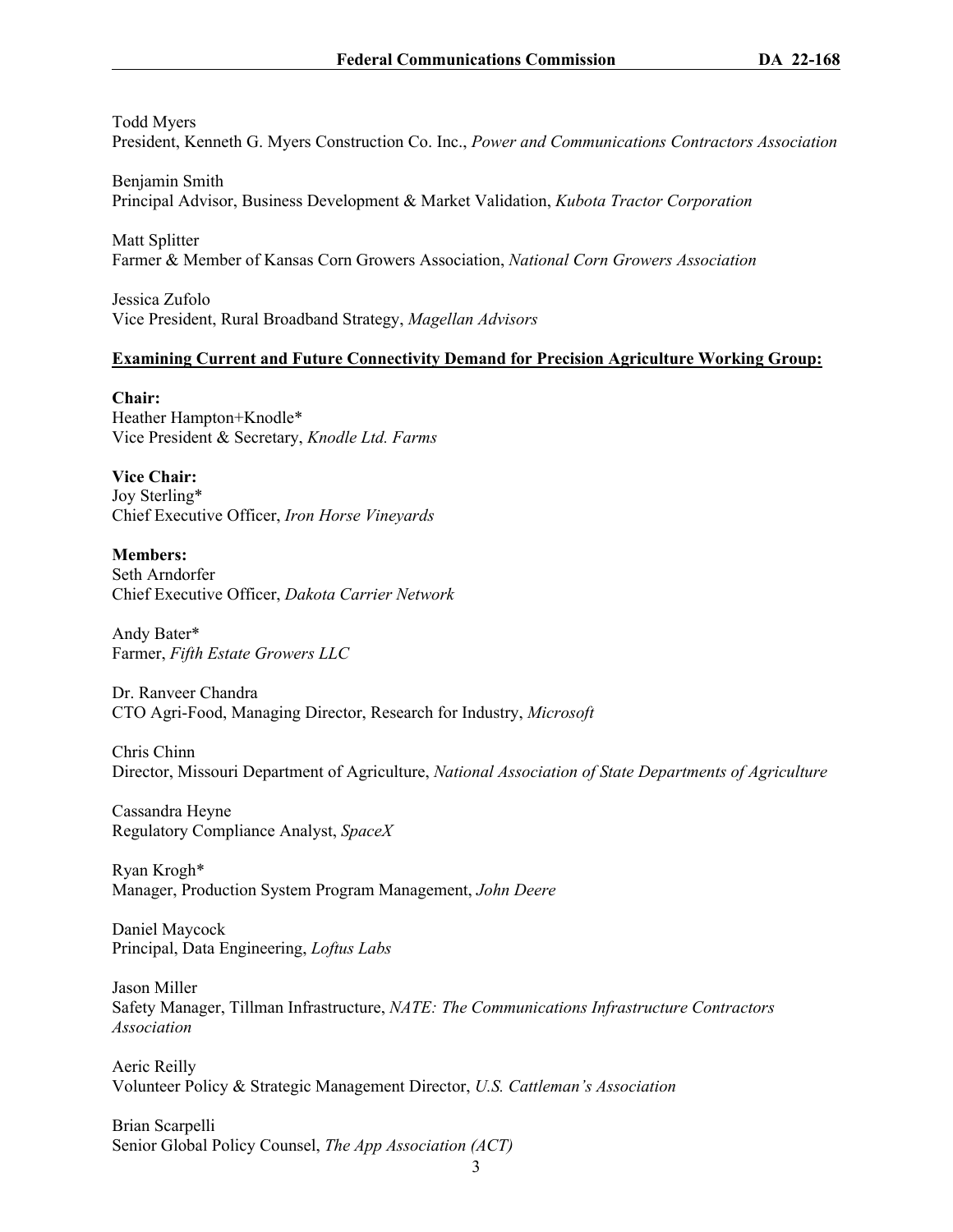Steven Strickland Director, Partnerships & Channels, *Ericsson*

Mark Suggs Executive Vice President & General Manager of Pitt & Greene Electric Membership Corporation, *National Rural Electric Cooperative Association*

George Woodward President and CEO of Trilogy Networks, Inc., *Rural Wireless Association*

### **Encouraging Adoption of Precision Agriculture and Availability of High-Quality Jobs on Connected Farms Working Group:**

**Chair:** Julie Bushell\* President, Paige Wireless, *Irrigation Association*

**Vice Chair:** Jarrett Taubman Associate General Counsel, Government and Regulatory Affairs, *Viasat*

### **Members:**

The Honorable Dale Artho\* Commissioner, *Deaf Smith County, TX*

The Honorable Loranne Ausley\* Florida State Senator, *Florida State Senate District 3*

Robert Blair Farmer, *Three Canyon Farms*

Lennie Blakeslee Managing Director, Communications Division, *CoBank*

Dr. Dennis Buckmaster Professor of Agriculture and Biological Engineering and Dean's Fellow for Digital Agriculture, *Purdue University*

Michael Gomes\* Vice President, Strategic Business Development, *Topcon Agriculture*

Laslo Gross Director, Product Marketing, *Wireless Systems Solutions LLC*

Robert Hance\* President & CEO, *Midwest Energy & Communications*

Dr. Randy Harp Dean and Professor, College of Agricultural Sciences and Natural Resources, *Texas A&M – Commerce*

Keith Kaczmarek Head of U.S. Business Development, *Skylo Technologies*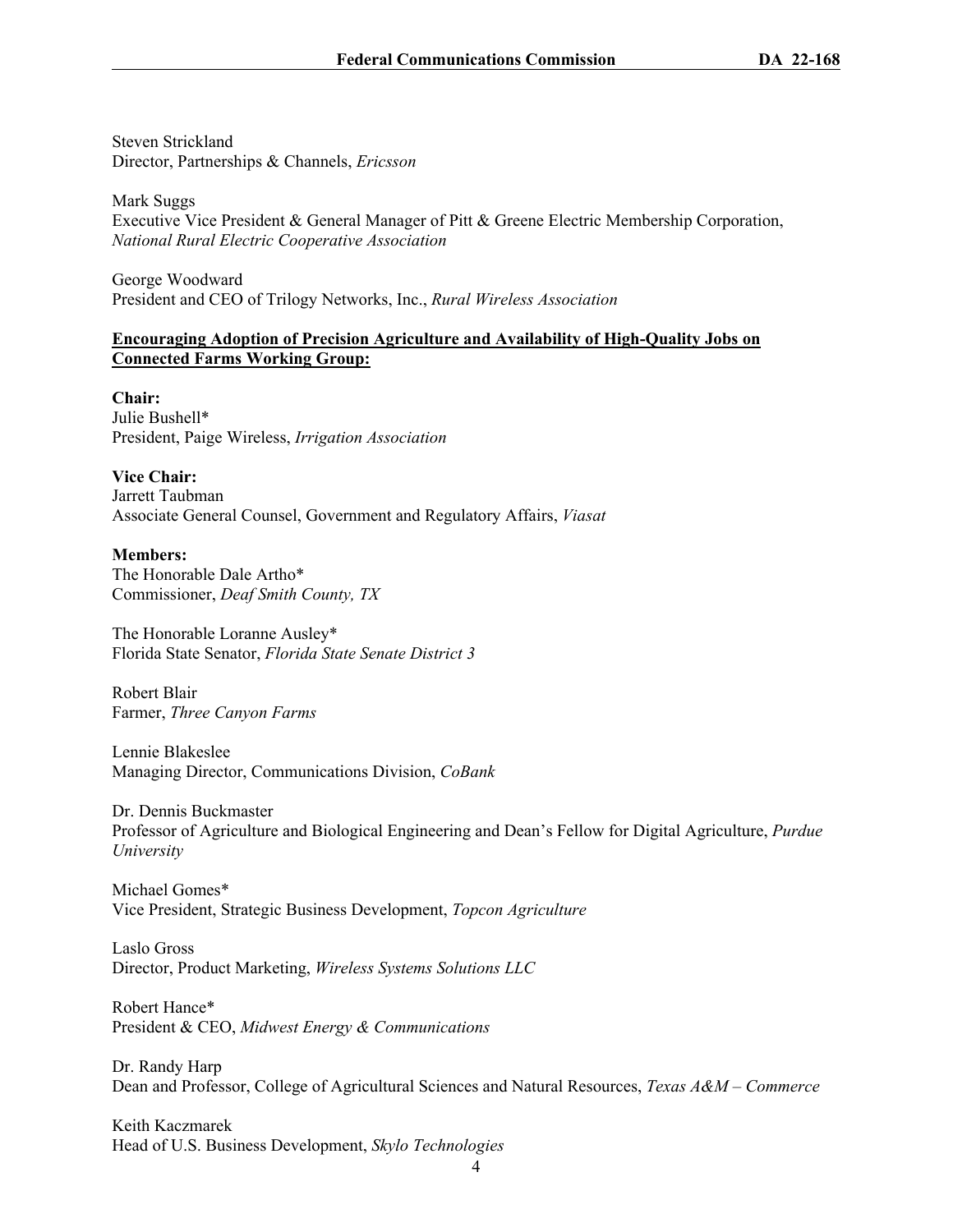Mike McCormick President, *Mississippi Farm Bureau Federation*

Rob McDonald Operations Manager, *MT Networks LLC*

Catherine Moyer Chief Executive Officer and General Manager, *Pioneer Communications*

Russell Peotter Senior Advisor, *America's Public Television Stations*

Joshua Seidemann Vice President of Policy, *NTCA–The Rural Broadband Association*

## **Accelerating Broadband Deployment on Unserved Agricultural Lands Working Group:**

**Chair:** Jennifer Manner\* Senior Vice President, Regulatory Affairs, *Hughes Network Systems, LLC*

**Vice Chair:** Haran Rashes Assistant General Counsel for Regulatory Affairs, *ExteNet Systems, Inc.*

**Members:** Renee Bivens Analyst and Manager, State Government Affairs, *DISH*

Garrett Hawkins President, *Missouri Farm Bureau*

Anthony Dillard\* Tribal Councilman, *Choctaw Nation of Oklahoma*

Betsy Huber President, *The National Grange*

Zach Hunnicutt Farmer, *Nebraska Farm Bureau Federation*

Cody Light Senior Manager for Precision Ag Sales for Americas, *AGCO Corp.*

Richard Monaghan Program Analyst, *National Risk Management Center, Cybersecurity and Infrastructure Security Agency, U.S. Department of Homeland Security*

Carolyn Price President, *Upstate New York Towns Association*